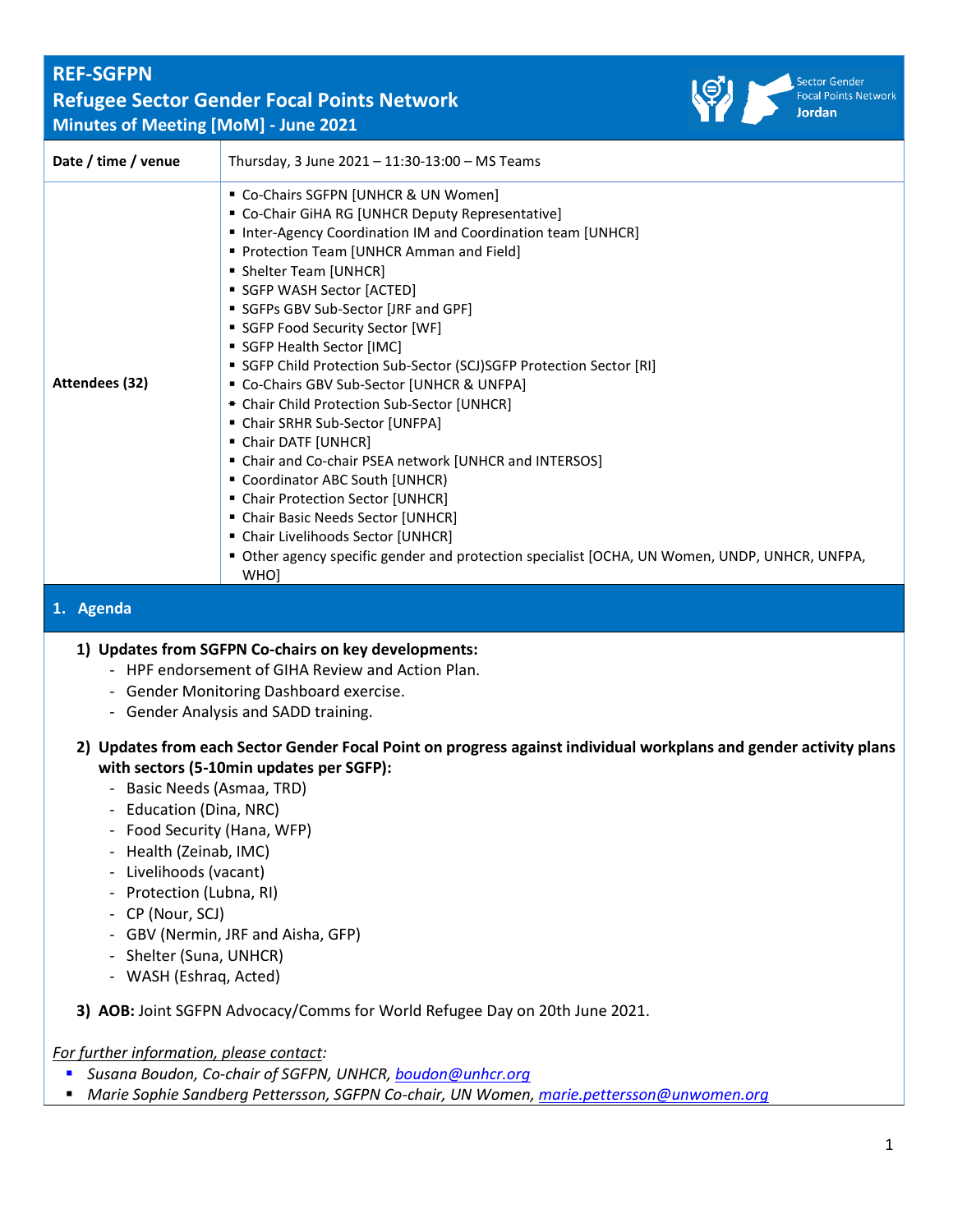SGFPN Co-chairs and GiHA RG Co-chair welcomed participants to the meeting and presented the meeting agenda.

#### *For further information, please contact:*

- *Marie Sophie Sandberg Pettersson, SGFPN Co-chair, UN Women, [marie.pettersson@unwomen.org](mailto:marie.pettersson@unwomen.org)*
- *Susana Boudon, Co-chair of SGFPN, UNHCR, [boudon@unhcr.org](mailto:boudon@unhcr.org)*

#### **3. Update from SGFPN Co-chairs on key developments**

The UN Women SGFPN Co-Chair updated that **on 27th May the Humanitarian Partners Forum (HPF) endorsed the Action Plan on Gender in Humanitarian Action (GiHA) for the Jordan humanitarian refugee response**, which includes key recommendations and actions along with associated indicators, responsible parties and resourcing to strengthen the gender-responsiveness of its humanitarian systems, structures and expertise to deliver on the World Humanitarian Summit and IASC Gender Policy commitments. She briefed that this action plan is the outcome of the GiHA Review led by the HPF GiHA Reference Group, co-chaired by UN Women and UNHCR, including members representing Government, CSOs, donors, UN and INGOs.

The review was conducted between 2019-2021 based on desk review, key informant interviews, focus group discussions and stakeholder consultations. The final GiHA Review Summary report will soon be available online in both Arabic and English – it's currently undergoing translation and graphic design work. The HPF GiHA Reference Group will continue initially as the oversight coordination structure to guide the implementation, monitoring and reporting of the GiHA Action Plan on behalf of the HPF, in close coordination with the Sector Gender Focal Point Network (SGFPN), Inter-Sector Working Group and all key sectors/sub-sector/WG, Localisation Task Team, Donor Group, JRP task forces and all key stakeholder groups. The plan is for the GiHA Reference Group to gradually handover this oversight role to the SGFPN in order to not have two separate GIHA coordination structures. The next steps for the GiHA RG is to finalise the baseline indicators and targets in the GIHA Action Plan and reach out to the key stakeholder groups and coordination bodies in the response to integrate the key actions in the plan into their specific work plans. Following that there will be quarterly monitoring of its implementation, annual reporting to the HPF, and a final review at the end of the current action plan's two year period – of course with the view to then update and extend the duration of the GIHA action plan.

UNHCR SGFPN Co-Chair provided a brief progress update on the SGFPN **Gender Monitoring Dashboard from Q1 2021**. She reminded SGFPN members that the Gender monitoring dashboard for quarter 1 now open and that inputs are is due by  $15<sup>th</sup>$  to 30<sup>th</sup> June 2021. The PLAN database is completed and opened for partners to upload their data and the Monitoring database is also opened with the reporting period between 1<sup>st</sup> - 10<sup>th</sup> June 2021. Through this SGFPN members can use the data to produce the gender monitoring dashboard report. The reporting guidance is ready and was shared with SGFPN members to provide them with the required information to work on the Q1 dashboard. She also offered interested SGFPN members to reach out to her if they would like a refresher training or meeting on how to do the gender monitoring dashboard reporting exercise. She informed membersthat for Q2 gender monitoring dashboard exercise will run between the 1<sup>st</sup> - 15<sup>th</sup> August so delay will be smoothly recovered aiming to have Q3 and Q4 back to the planned regular dates.

The UN Women GiHA Specialist briefed members that one of the key priority actions in the Jordan GiHA Action Plan (endorsed by the HPF this morning on  $27<sup>th</sup>$  May 2021) is capacity-strengthening of humanitarian actors to enhance accountability to implement the IASC GEEWG policy commitments, including through provision of GiHA training and by strengthening the gender mainstreaming coordination mechanisms within the humanitarian architecture at the national and subnational level. In line with the key findings from the SGFPN capacity assessment survey and the corresponding GiHA capacity development plan – he shared that UN Women is on behalf of the SGFPN organizing **the first GiHA training in this plan on the topic "Gender Analysis and Sex and Age Disaggregated Data"**. The objective of this training on gender analysis and the use of sex-, age- and diversity- disaggregated data is to provide participants with a variety of practical tools that are transferable to their work and which will contribute to the strengthening of gender equality and the empowerment of women and girls in the Jordan response. At the end of the training, participants will be able to: 1) Explain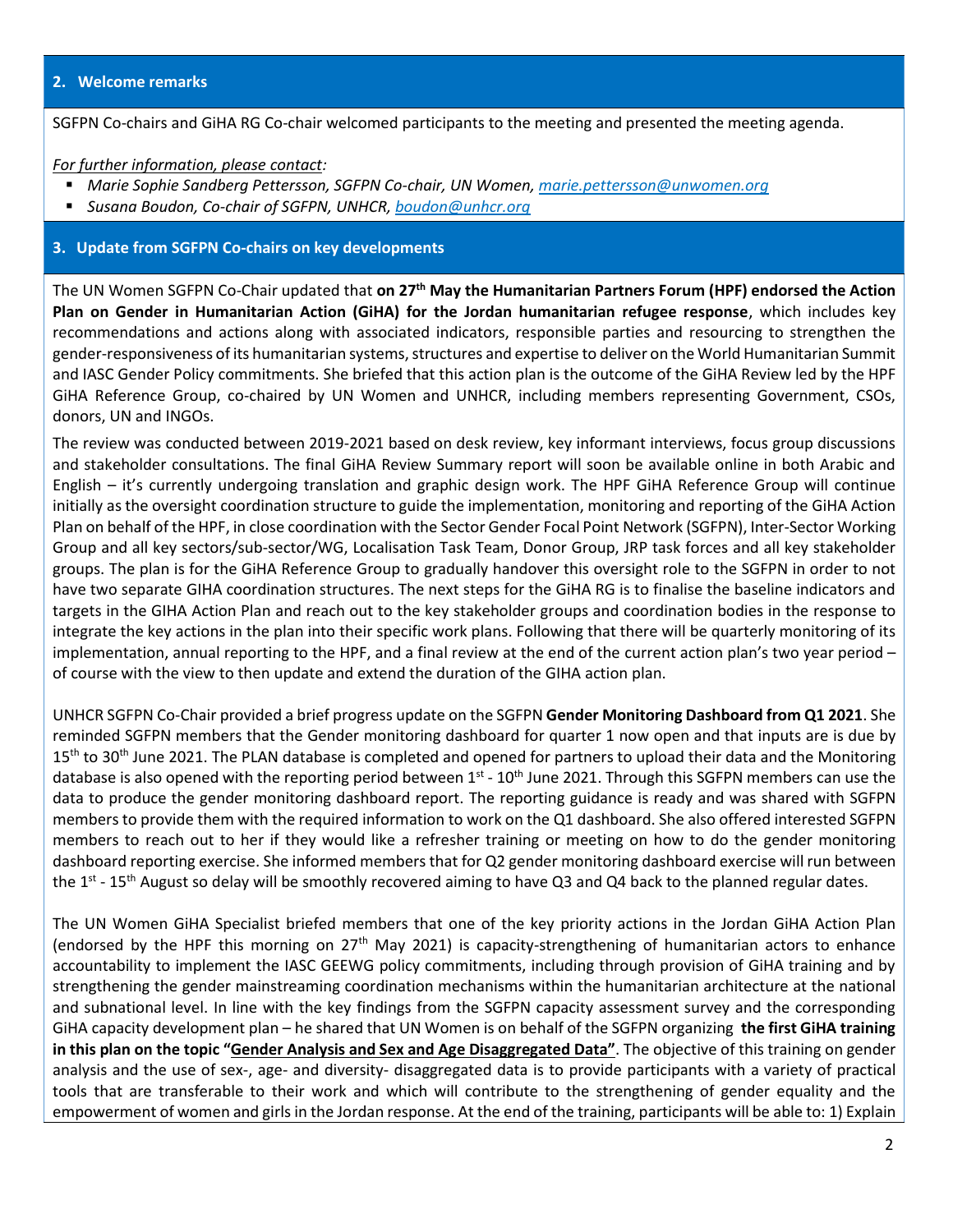the importance of collecting and analysing disaggregated data that give humanitarians the knowledge and perspective they need to implement gender-responsive programming; and 2) Utilize the tools and methodologies essential to carrying out a (rapid) gender analysis and integrate their findings into a Rapid Gender Analysis report.

Agenda / time commitment

- The first session will take place on June 10th from 10 am to 11:30am (90 mins)
- The second session will take on June 17th from 10 am to 11:30 am (90 mins)

During the approximately one week between Session 1 and Session 2, participants should plan to engage in approximately four hours of group work. Group work can be done virtually or in-person depending on the composition of each group and the locations/availability of group members. Both sessions as well as the group work is mandatory for the completion of the course; certificates will be issues to participants who complete the course.

# Who is this training for?

Approximately 50 slots are available for the training and the organizers will determine the final composition of the group based on consideration for representation of sectors/sub-sectors and working groups; gender parity; geographical representation. Sector/Sub-Sector and WG leads are asked to nominate 3 participants from their respective sectors/subsector. Nominations should be based on the following criteria:

- Is an active Sector Gender Focal Point.
- Is a Sector/Sub-Sector Lead.
- Preference for national participants
- Interest or experience in gender in humanitarian action with priority for those involved in assessments and the design and delivery of humanitarian programmes.
- Individuals interested and able to support championing and facilitating gender mainstreaming in humanitarian action within the work of their organisation and the sector/sub-sector/WG they represent.

Please kindly RSVP to confirm your participation in this online training to [marie.pettersson@unwomen.org](mailto:marie.pettersson@unwomen.org) by  $3^{rd}$  June 2021.

The SGFPN Co-Chairs shared that during this upcoming training on Gender Analysis and SADD a proposed template for a M**ulti-Sector Gender Profile exercise in Jordan** will also be introduced and the training exercise will give SGFPN members and training participants the chance to review and give feedback on the template and pilot it. Based on this the actual multi-sectoral GiHA profile exercise will be rolled out through the SGFPN in Q4 of this year in order to align with the JRP design cycle for 2022.

### *For further information, please contact:*

- *Marie Sophie Sandberg Pettersson, SGFPN Co-chair, UN Women, [marie.pettersson@unwomen.org](mailto:marie.pettersson@unwomen.org)*
- *Susana Boudon, Co-chair of SGFPN, UNHCR, [boudon@unhcr.org](mailto:boudon@unhcr.org)*

# **4. Updates from each Sector Gender Focal Point on progress against individual workplans and gender activity plans with sectors**

SGFPN Co-Chairs invited each of the Sector Gender Focal Points to share key updates on gender progress within their respective sectors**.** UNHCR SGFPN Co-Chair further shared that the following sectors/sub-sectors have newly appointed sector gender focal points and welcomed them to the SGFPN: Health, GBV and Child Protection. She further shared that the Livelihoods Working Group has yet to appoint a new Sector Gender Focal Point since the previous SGFP moved now to the Child Protection Sub-Sector.

• **WASH:** The WASH Sector Gender Focal Point updated that she is working on the gender dashboard monitoring reporting, that a gender mainstreaming training for the WASH Sector is planned soon this year (delayed since last year), and that the WASH sector will soon have another Sector Fender Focal Point appointed.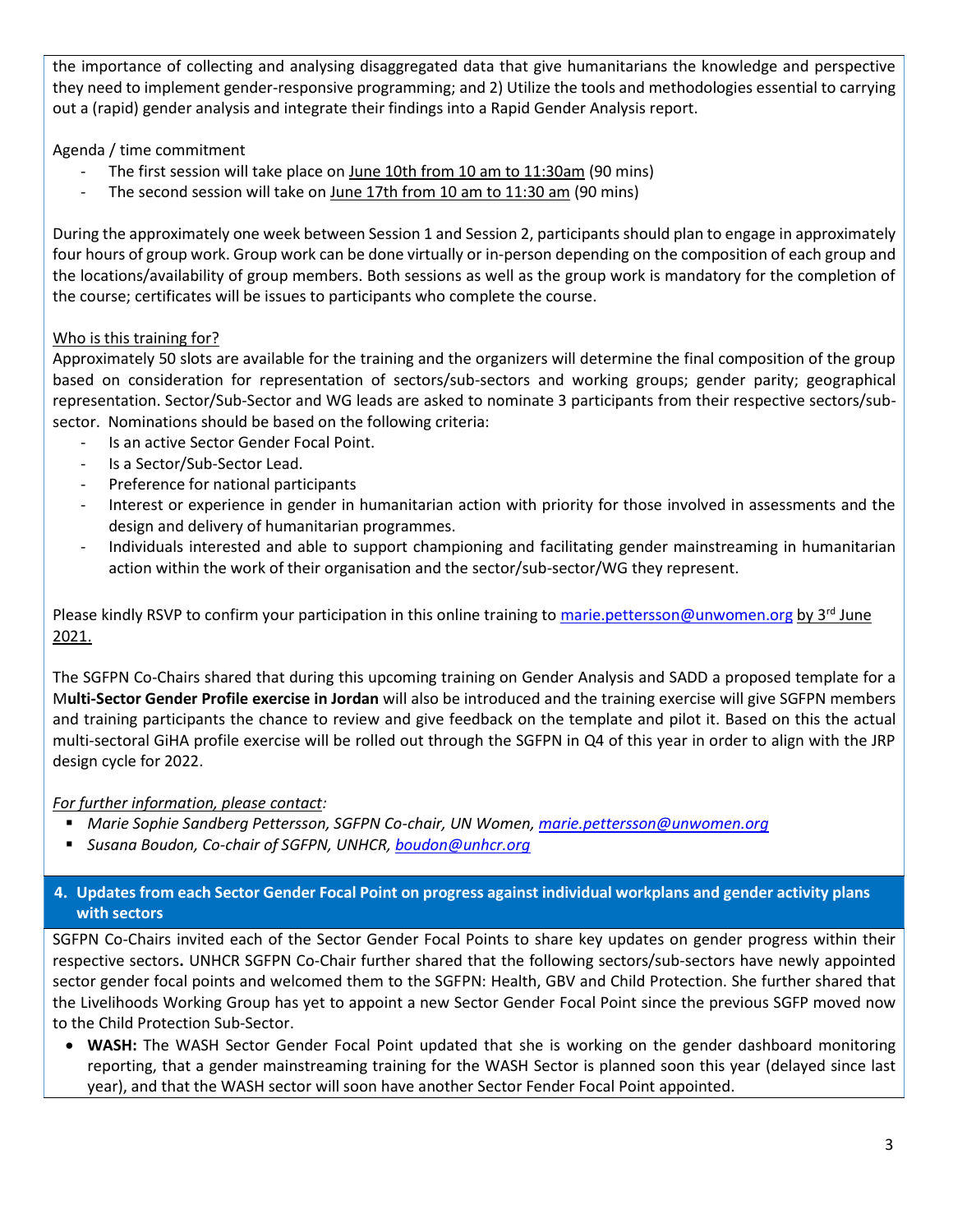- **Basic Needs:** Since the Basic Needs Sector Gender Focal Point had sent her apologies, UN Women SGFPN Co-chair read up her updates on her behalf. She shared that with regards to the progress of the gender activities in the individual work plan, a presentation on the IASC GAM tool was delivered to the Basic Needs WG in April 2021, and a review of tools for gender mainstreaming in basis needs/cash was also conducted. The GAM presentation will be done again in Sep 2021 ahead of the second JHF allocation by OCHA. Furthermore, she shared that there is a plan to do a gender review of VAF indicators very soon, including to add any gender related questions to the questionnaire. In addition, the gender focal point will contribute to a review related to M&E on gender in cash transfer programming which should be completed by October 2021.
- **Child Protection:** Child Protection Sub-Sector Gender Focal Point and Sub-Sector Lead shared that the GFP will be included in the ongoing planning for the technical review process for child protection project submissions for the Jordan Humanitarian Fund (JHF) for which the IASC GAM is being applied.
- **Food Security:** The Food Security Sector Gender Focal Point updated that the Food Security Sector is currently undergoing a retargeting exercise since WFP has announced that it will have to remove 21,000 Syrian refugees from the monthly food assistance as of July 2021 following a prioritization exercise driven by a shortage of funds. She further shared that a gender assessment is planned by WFP to inform the next WFP country plan. The FSS is planning a gender training on monitoring for its members.
- **Gender Based Violence:** The GBVSWG Gender Focal Points shared that a GBV analysis is ongoing and that consultations took place to look into key measures in relation to the roll-out of COVID-19 vaccinations and GBV dynamics. A toolkit on SRHR is being developed and training is planned for GBVSWG members. Training on GBV case management for survivors who are LGBTIQ, persons with disabilities and children is being planned.

UN Women SGFPN Co-chair shared that as per the SGFPN GiHA capacity development plan, there is a plan to support all sectors to conduct sector-specific gender mainstreaming training this year and next year. SGFPN Co-chairs will follow-up with sector gender focal points and sector leads to coordinate to plan and schedule for these, keeping in mind COVID-19 restrictions as such training such ideally be done in-person over 2-3 days whereas shorter initial online version could also be organized as relevant.

WHO gender expert highlighted that it would be interested to explore how to take a one-refugee approach in upcoming GIHA trainings and requested for members to avoid using acronyms when presented as it makes it hard to follow the discussions. SGFPN Co-Chairs agreed and acknowledged the suggestion.

UN Women SGFPN Co-chair thanked SGFPs for the interactive discussion and exchange of updates from the sectors, and requested that in the next sharing of updates SGFPs could also share more content updates on key gender issues and gaps in the respective sectors beyond process-oriented updates on gender mainstreaming efforts. Sharing of such key gender gaps, challenges and issues can help SGFPN co-chair to do further advocacy with the ISWG to address them. SGFPN Co-Chairs also invited all members to get in touch if they are interested to do a presentation on key gender issues, priorities, and good practices within their sectors at a regular SGFPN meeting.

UNHCR SGFPN Co-chair informed that JHF/SGFPN Quick Guide for the Jordan Humanitarian Fund and Technical Review Committees is being updated to include the new SGFPs and will be shared again, also with immediate relevance for the SGFPs from Health and Child Protection.

### *For further information, please contact:*

- *Susana Boudon, Co-chair of SGFPN, UNHCR, [boudon@unhcr.org](mailto:boudon@unhcr.org)*
- Marie Sophie Sandberg Pettersson, SGFPN Co-chair, UN Women, *marie.pettersson@unwomen.org*
- *Basic Needs SGFP, Asma'a Aldakar, Terre des Hommes, [a.aldakar@tdhitaly.org](mailto:a.aldakar@tdhitaly.org)*
- *Food Security SGFP, Hana Marar, World Food Programme[, hana.marar@wfp.org](mailto:hana.marar@wfp.org)*
- *WASH SGFP, Eshraq Al-Mashaqbeh, ACTED[, eshraq.mashaqbeh@acted.org](mailto:eshraq.mashaqbeh@acted.org)*
- *GBV SGFP, Nermin Alsharif, Jordan River Foundation, [n.sharif@jrf.org.jo](mailto:n.sharif@jrf.org.jo)*
- *GBV SGFP, Aisha Shalakhti, Generation for Peace, aalshalkhaty@gfp.ngo*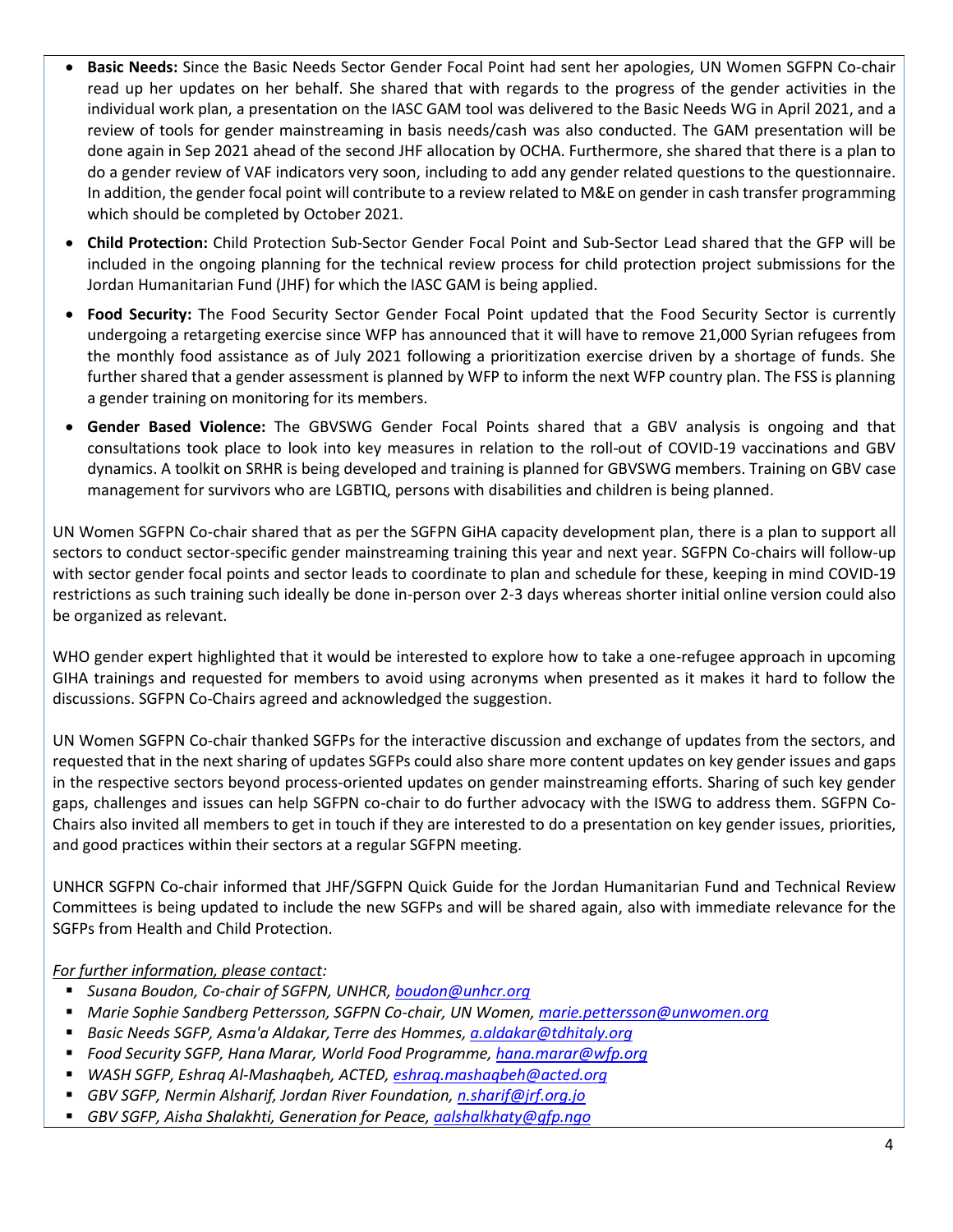▪ *Child Protection SGFP, Nour Dababneh, Save the Children[, Nour.Dababneh@savethechildren.org](mailto:Nour.Dababneh@savethechildren.org)*

### **5. AOB**

- UN Women SGFPN Co-chair shared that a **2021 Jordan Sector Coordination Survey** is ongoing contracted by the European Union on behalf of the Humanitarian Development Partners Group (HDPG) to produce a Monitoring Framework for the commitments of the Jordan Compact and annual Brussels Conferences on the Syria and the Region. One of the dimensions they are looking at is the coordination of the aid response given that it involves multiple actors (Government of Jordan, donor governments, UN agencies, NGOs), and its effectiveness in meeting needs across sectors. To help better understand coordination strengths and weaknesses, they are rolling out this short survey. This survey is a follow up to earlier surveys undertaken in 2019 and 2020. Looking at perspectives across multiple years will help us see changes in relation to other indicators being monitored. The focus of this survey is the functioning of the Sector Working Groups (SWGs) and the Inter-Sector Working Group (ISWG) and their contributions to the coordination of the refugee response in Jordan, primarily in relation to the Syrian refugee crisis. UN Women SGFPN Co-chair encourages SGFPN members to contribute to the survey before the deadline of 8 July 2021 for their respective sectors including to highlight inputs on gender mainstreaming:

<https://docs.google.com/forms/d/e/1FAIpQLSd8T0zufzQSb3RjcC7eh8dqEA00XflpprZqTInWhlDeXoeV6Q/viewform>

- UN Women SGFPN Co-chair shared that the UN Women Headquarter have reached out to UN Women Jordan Country Office to request **inputs to the annual report on the implementation on the Inter-Agency Standing Committee (IASC) Gender Equality and Empowerment of Women and Girls Accountability framework in 2020** which UN Women is preparing on behalf of the global IASC Gender Reference Group. This report is prepared on an annual basis and last year's report was shared widely by the Emergency Relief Coordinator (ERC) via multiple channels of the IASC. Over 900 colleagues within the IASC have received this Report from the ERC, including all Humanitarian Coordinators. The reporting exercise covers all humanitarian operations that have an ERC appointed Humanitarian Coordinator, hence Jordan is included despite being primarily a refugee sector response and not using the IASC structures. To that end, UN Women Jordan have been requested to fill out a short **[SURVEY](https://nam10.safelinks.protection.outlook.com/?url=https%3A%2F%2Fforms.office.com%2Fr%2FcZ6UQsCzvy&data=04%7C01%7Cmarie.pettersson%40unwomen.org%7Ce735fd92e0b9436bfb7708d925b8ab52%7C2bcd07449e18487d85c3c9a325220be8%7C0%7C0%7C637582297422582417%7CUnknown%7CTWFpbGZsb3d8eyJWIjoiMC4wLjAwMDAiLCJQIjoiV2luMzIiLCJBTiI6Ik1haWwiLCJXVCI6Mn0%3D%7C1000&sdata=xPD5NR8ZH5eHtnrpNdnHddASiJSP%2BwkeZGRNxP1tjcI%3D&reserved=0)** for the Jordan context by June 10 which provides important information for a number of the IASC gender accountability framework's indicators. As this survey seeks to gather information on the broader humanitarian coordination efforts in respective countries, UN Women is coordinating with SGFPN Co-chairs, ISWG Coordinator, and HPF Co-secretariat and Co-chairs for inputs to the survey. Given the short timeframe, there is not enough time to seek wider inputs from stakeholders at this time, however, UN Women SGFPN Co-chair will share the final draft responses to the survey with the SGFPN members for their reference once completed.
- UNHCR SGFPN Co-chair invited members to share whether they are interested to do any joint advocacy initiative as SGFPN to mark **World Refugee Day 2021** including to highlight the importance of gender equality and women's empowerment as a part of inclusion and solidarity to stand, heal, learn and shine together. SGFPN members shared their general interest in doing joint advocacy and GBVSWG and Protection WG leads suggested that a coordinated advocacy initiative could be done between SGFPN, PWG and GBVSWG. It was suggested to perhaps to an advocacy notes or webinar and to focus also on the "one-refugee approach" being promoted in Jordan. UNHCR SGFPN Co-chair along with PWG and GBVSWG leads to follow-up further on joint advocacy initiative and to further coordinate with the UN Communication Group and UNHCR Communications colleagues leading on this campaign.

UNHCR SGFPN Co-chair shared that **the theme for this year's World Refugee Day on 20th June 2021 is "Together, we heal, learn and shine"** with the message that by strengthening refugee inclusion, we can achieve a lot more. This year, World Refugee Day focuses on the power of inclusion and the importance of including people forced to flee in all areas of society, with a focus on health, education, and sport. The shared experience of COVID-19 has shown us that we only succeed if we stand together. We have all had to do our part to keep each other safe and despite the challenges, refugees, internally displaced and stateless people have stepped up to be a vital part of our common efforts and response. Given the chance, people forced to flee will continue to contribute to a stronger, safer, and